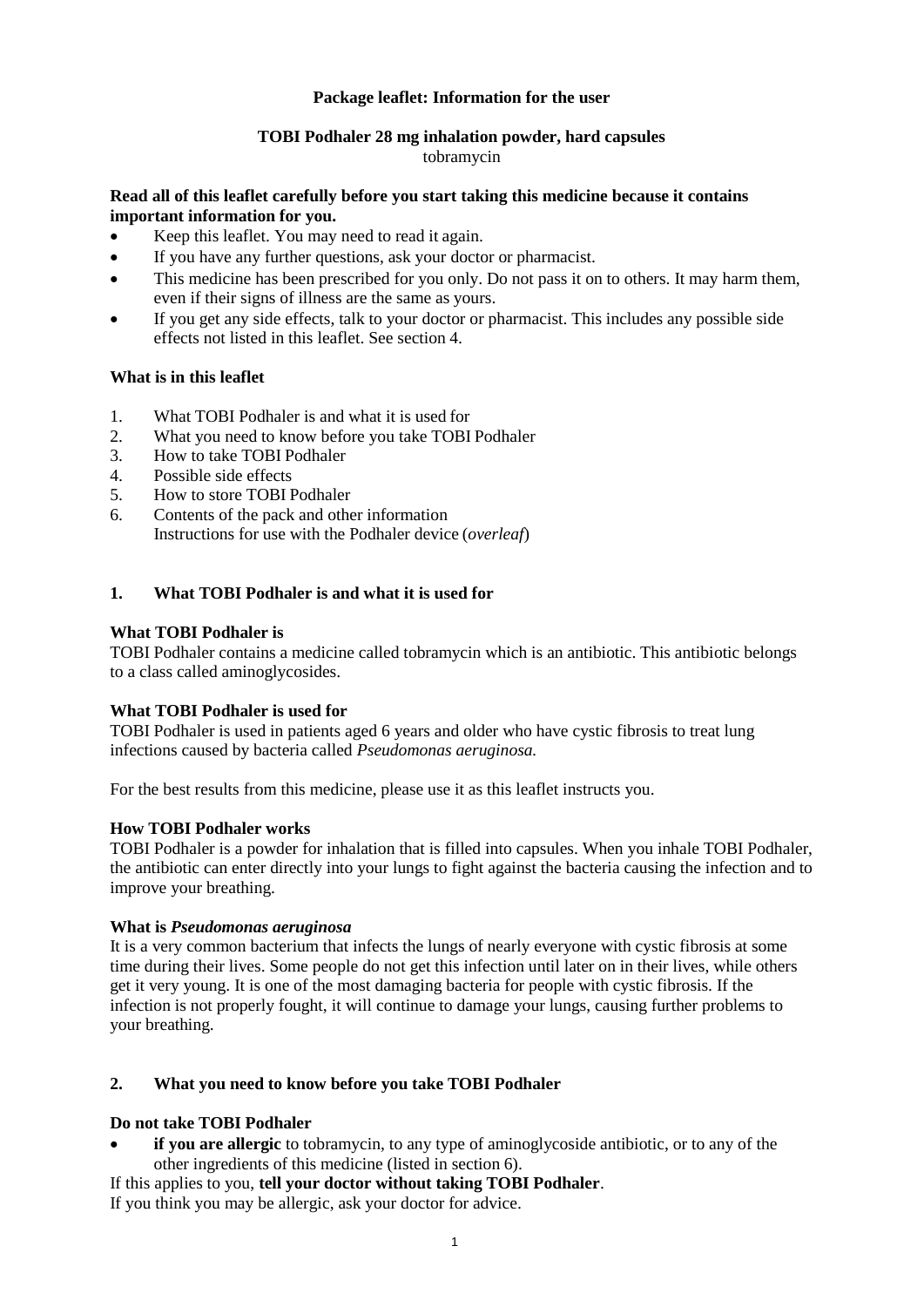# **Warnings and precautions**

Tell your doctor if you have ever had any of the following conditions:

- hearing problems (including noises in the ears and dizziness)
- kidney problems
- unusual difficulty in breathing with wheezing or coughing, chest tightness
- blood in your sputum (the substance you cough up)
- muscle weakness that lasts or becomes worse over time, a symptom mostly related to conditions such as myasthenia or Parkinson's disease.

If any of these apply to you, **tell your doctor before taking TOBI Podhaler**.

If you are aged 65 years or older, your doctor may perform additional tests to decide if TOBI Podhaler is right for you.

Inhaling medicines can cause chest tightness and wheezing and this can happen immediately after inhalation of TOBI Podhaler. Your doctor will supervise your first dose of TOBI Podhaler and check your lung function before and after dosing. Your doctor may ask you to use other appropriate medicines before taking TOBI Podhaler.

Inhaling medicines can also cause cough and this can happen with TOBI Podhaler. Talk to your doctor if the cough is persistent and is a burden for you.

Strains of *Pseudomonas* can become resistant to treatment with an antibiotic over time. This means that TOBI Podhaler may not work as well as it should over time. Talk to your doctor if you are concerned about this.

If you are taking tobramycin or another aminoglycoside antibiotic by injection, it can sometimes cause hearing loss, dizziness and kidney damage.

### **Children**

TOBI Podhaler should not be given to children less than 6 years old.

### **Other medicines and TOBI Podhaler**

Tell your doctor or a pharmacist if you are taking, have recently taken or might take any other medicines, including medicines obtained without a prescription.

You should not take the following medicines while you are taking TOBI Podhaler:

- Furosemide or ethacrynic acid, diuretics
- Other medicines with diuretic properties such as urea or intravenous mannitol
- Other medicines which may harm your kidneys or hearing.

The following medicines can increase the chances of harmful effects occurring if they are given to you while you are also receiving **injections** of tobramycin or other aminoglycoside antibiotic:

- Amphotericin B, cefalotin, polymyxins (used to treat microbial infections), ciclosporin, tacrolimus (used to reduce the activity of immune system). These medicines may harm the kidneys.
- Platinum compounds such as carboplatin and cisplatin (used to treat some forms of cancer). These medicines may harm the kidneys or hearing.
- Anticholinesterases such as neostigmine and pyridostigmine (used to treat muscle weakness), or botulinum toxin. These medicines may cause muscle weakness to appear or become worse..

If you are taking one or more of the above medicines, discuss with your doctor before you take TOBI Podhaler.

### **Pregnancy and breast-feeding**

If you are pregnant or breast-feeding, think you may be pregnant or are planning to have a baby, ask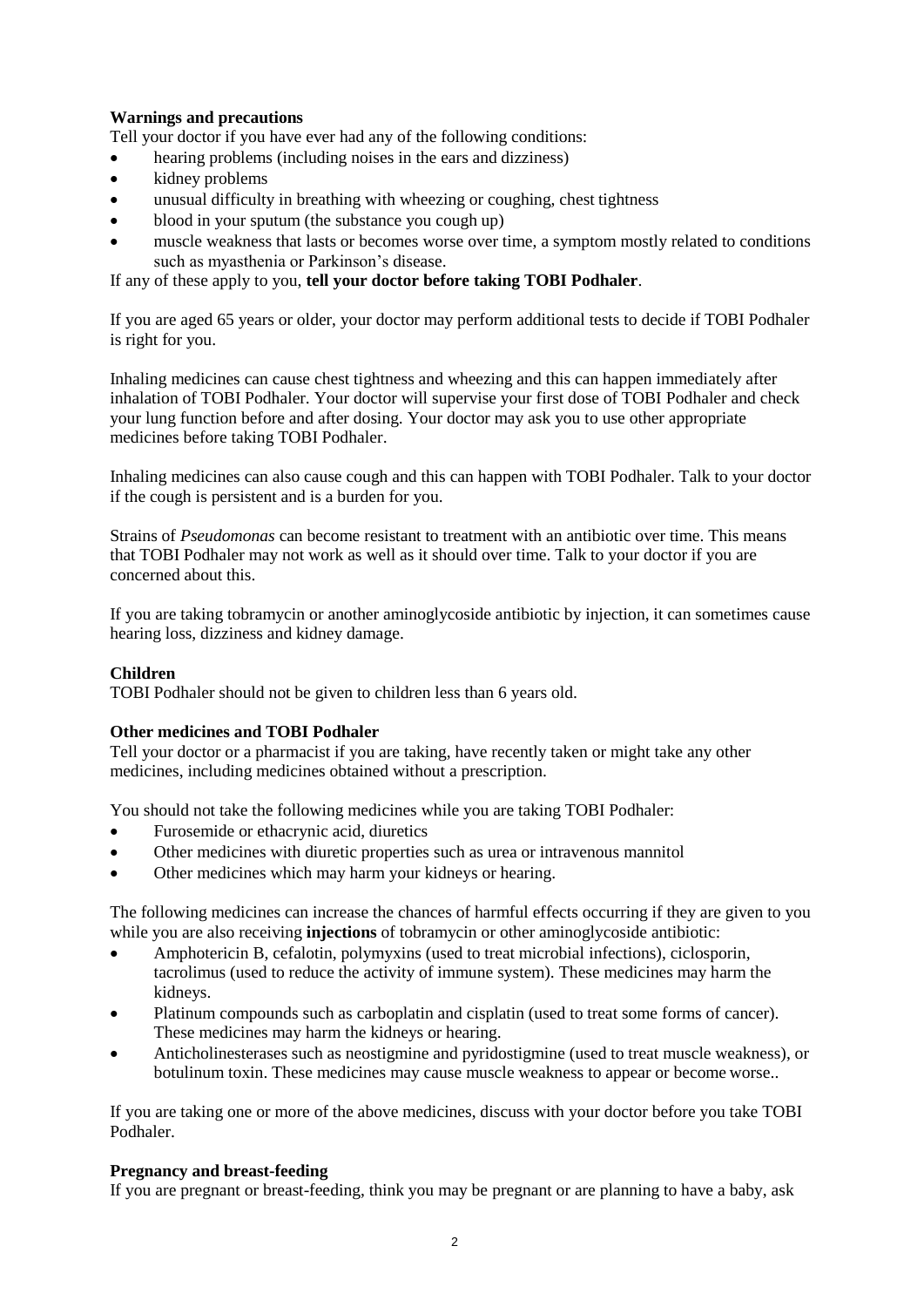your doctor or pharmacist for advice before using this medicine.

It is not known whether inhaling this medicine when you are pregnant causes side effects.

When they are given by an injection, tobramycin and other aminogly coside antibiotics can cause harm to an unborn child, such as deafness.

If you are breast feeding, you should talk to your doctor before taking this medicine.

## **Driving and using machines**

TOBI Podhaler has no or negligible influence on the ability to drive and use machines.

## **3. How to take TOBI Podhaler**

Always take TOBI Podhaler exactly as your doctor has told you. You should check with your doctor if you are not sure.

Caregivers should provide assistance to children starting TOBI Podhaler treatment, particularly those aged 10 years or younger, and should continue to supervise them until they are able to use the Podhaler device properly without help.

## **How much TOBI Podhaler to take**

Inhale the content of 4 capsules twice a day (4 capsules in the morning and 4 capsules in the evening), using the Podhaler device.

The dose is the same for everyone aged 6 years and older. Do not exceed the recommended dose.

### **When to take TOBI Podhaler**

Taking your capsules at the same time each day will help you remember when to take them. Inhale the content of 4 capsules twice a day as follows:

- 4 capsules in the morning to be inhaled using the Podhaler device.
- 4 capsules in the evening to be inhaled using the Podhaler device.
- It is best to leave close to 12 hours between doses, but this must be at least 6 hours

If you are taking several different inhaled treatments and following other therapies for cystic fibrosis, you should take TOBI Podhaler after all of these are done. Please check the order of medications with your doctor.

## **How to take TOBI Podhaler**

- For inhalation use only.
- Do not swallow the capsules
- Only use the capsules with the inhaler provided in this pack. The capsules should remain in the capsule card until you need to use them.
- When you start a new weekly pack of capsules, use the new inhaler that is supplied in the pack. Each inhaler is only used for 7 days.
- Please read the instructions at the end of this leaflet for more information about how to use the inhaler.

### **How long to take TOBI Podhaler**

After you have taken TOBI Podhaler for 28 days, you then have a 28-day break, during which you do not inhale any TOBI Podhaler. You then start another course.

It is important that you keep using the product twice each day during your 28 days on treatment and that you keep to the 28-day on, 28-day off cycle.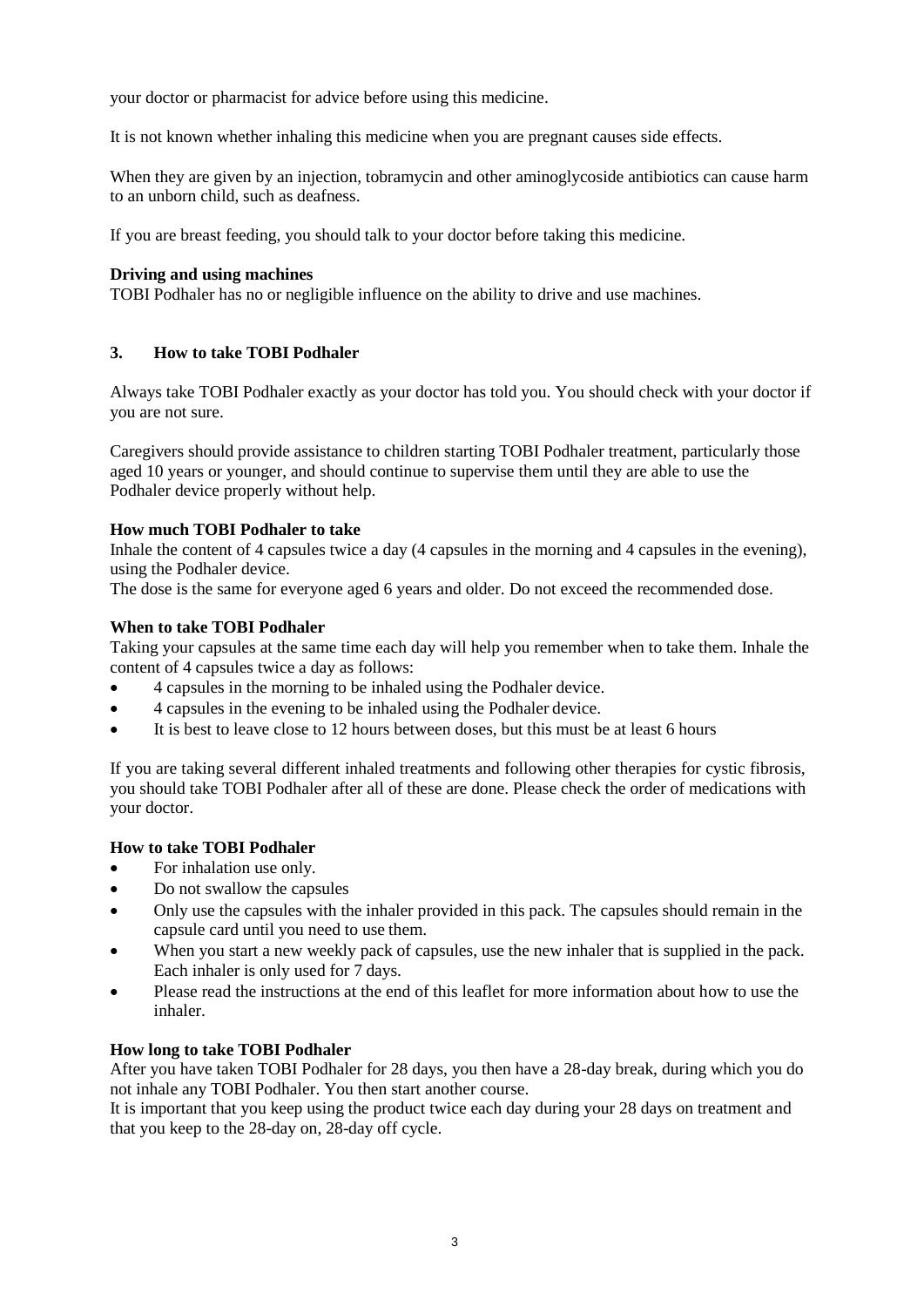| <b>ON TOBI Podhaler</b>                                            | <b>OFF TOBI Podhaler</b>                                 |
|--------------------------------------------------------------------|----------------------------------------------------------|
| <b>Take TOBI Podhaler</b><br>twice a day, every day<br>for 28 days | Do not take any TOBI<br>Podhaler for the next<br>28 days |
|                                                                    | <b>Repeat cycle</b>                                      |

Continue taking TOBI Podhaler as your doctor tells you. If you have questions about how long to take TOBI Podhaler for, talk to your doctor or your pharmacist.

## **If you take more TOBI Podhaler than you should**

If you inhale too much TOBI Podhaler, tell your doctor as soon as possible. If TOBI Podhaler is swallowed, don't worry but tell your doctor as soon as possible.

### **If you forget to take TOBI Podhaler**

If you forget to take TOBI Podhaler and there are at least 6 hours to your next dose, take your dose as soon as you can. Otherwise, wait for your next dose. Do not take a double dose to make up for a forgotten dose.

If you have any further questions on the use of this medicine, ask your doctor or pharmacist.

### **4. Possible side effects**

Like all medicines, this medicine can cause side effects, although not everybody gets them.

People with cystic fibrosis have many symptoms of the disease. These may still happen while taking TOBI Podhaler, but should not be any more frequent or seem worse than before.

If your underlying lung disease seems worse while taking TOBI Podhaler, **tell your doctor straight away**.

### **Some side effects can be serious**

Unusual difficulty in breathing with wheezing or coughing and chest tightness (common). If you experience any of these, **stop taking TOBI Podhaler and tell your doctor straight away**.

- Coughing up blood (very common)
- Decreasing hearing (ringing in the ears is a potential warning sign of hearing loss), noises (such as hissing) in the ears (common).

If you experience any of these, **tell your doctor straight away**.

# **Other side effects may include:**

Very common (may affect more than 1 in 10 people)

- Shortness of breath
- Cough, productive cough, voice alteration (hoarseness)
- Sore throat
- **Fever**

### Common (may affect up to 1 in 10 people)

- Wheezing, rales (crackles)
- Chest discomfort, chest pain from muscles or skeletal origins
- Blocked nose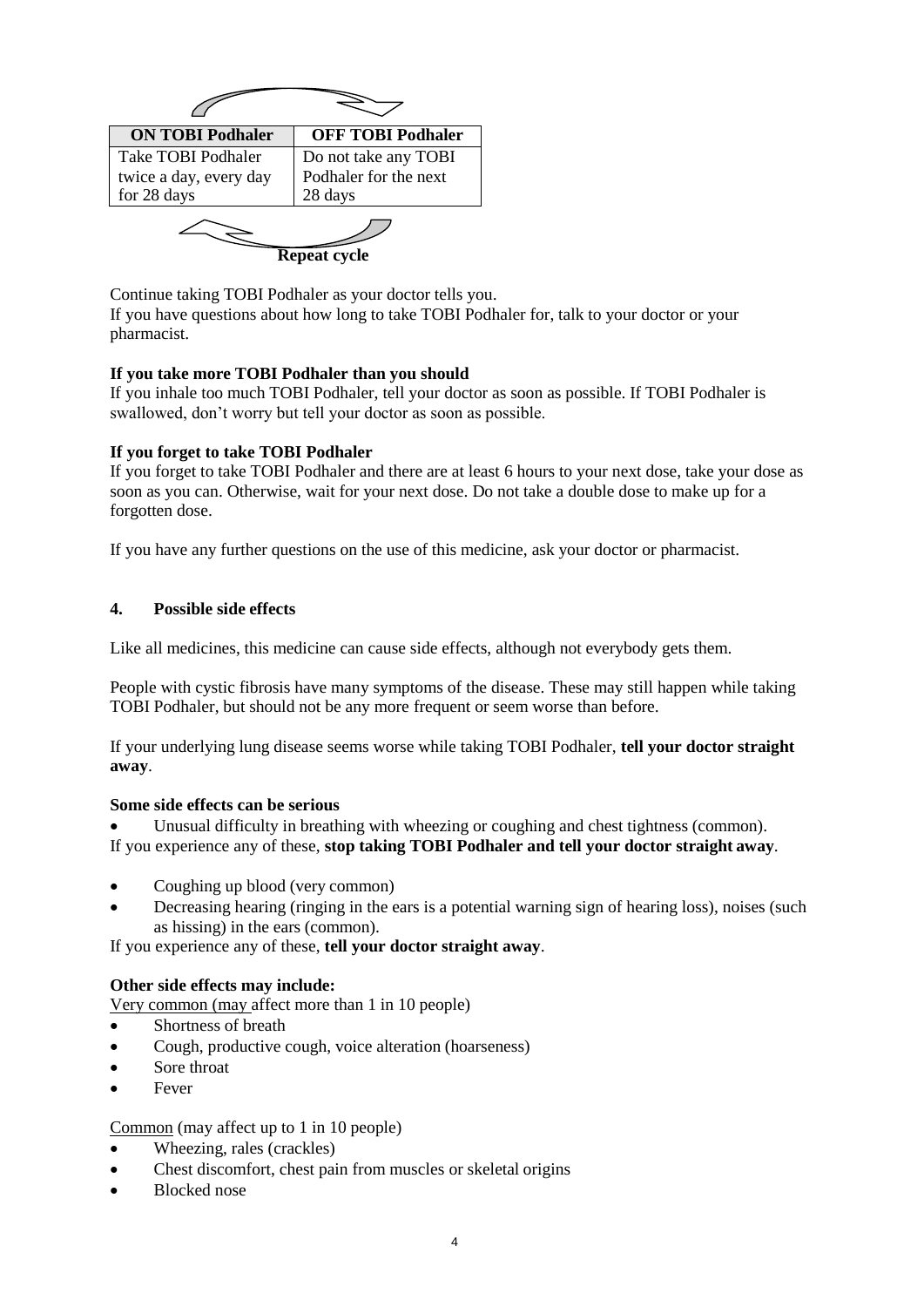- Nosebleed
- Vomiting, nausea
- Diarrhoea
- Rash
- Disturbed sense of taste.
- Loss of voice

Not known (frequency cannot be estimated from the available data)

- Generally feeling unwell
- Discoloration of the substance you cough up (sputum)

# **Reporting of side effects**

If you get any side effects, talk to your doctor or pharmacist. This includes any possible side effects not listed in this leaflet. You can also report side effects directly via the Yellow Card Scheme Website: www.mhra.gov.uk/yellowcard or search for MHRA Yellow Card in the Google Play or Apple App Store.

By reporting side effects you can help provide more information on the safety of this medicine.

# **5. How to store TOBI Podhaler**

- Keep this medicine out of the sight and reach of children.
- Do not use this medicine after the expiry date which is stated on the box or capsule card.
- Store in the original packaging in order to protect from moisture.

# **Once removed from the capsule card (blister), a capsule should be used immediately.**

Do not throw away any medicines via wastewater or household waste. Ask your pharmacist how to dispose of medicines you no longer use. These measures will help protect the environment.

# **6. Contents of the pack and other information**

# **What TOBI Podhaler contains**

- The active substance is tobramycin. One capsule contains 28 mg tobramycin.
- The other ingredients are DSPC (1,2-distearoyl-sn-glycero-3-phosphocholine), calcium chloride, sulfuric acid (for pH adjustment).

# **What TOBI Podhaler looks like and contents of the pack**

TOBI Podhaler inhalation powder, hard capsules consist of a white to almost white powder for inhalation filled into clear colourless hard capsules with "NVR AVCI" imprinted in blue ink on one part of the capsule and the Novartis logo imprinted in blue on the other part of the capsule.

TOBI Podhaler is supplied in monthly packs containing 4 weekly cartons and a reserve Podhaler device in its storage case.

Each weekly carton contains 7 blisters (capsule cards) of 8 capsules each, and a Podhaler device in its storage case.

The following pack sizes are available:

56 inhalation powder, hard capsules and 1 inhaler (weekly pack)

 $224$  (4 x 56) inhalation powder, hard capsules and 5 inhalers (monthly multipack)

448 (8 x 56) inhalation powder, hard capsules and 10 inhalers (2 x monthly multipack wrapped in foil)

Not all pack sizes may be available in your country.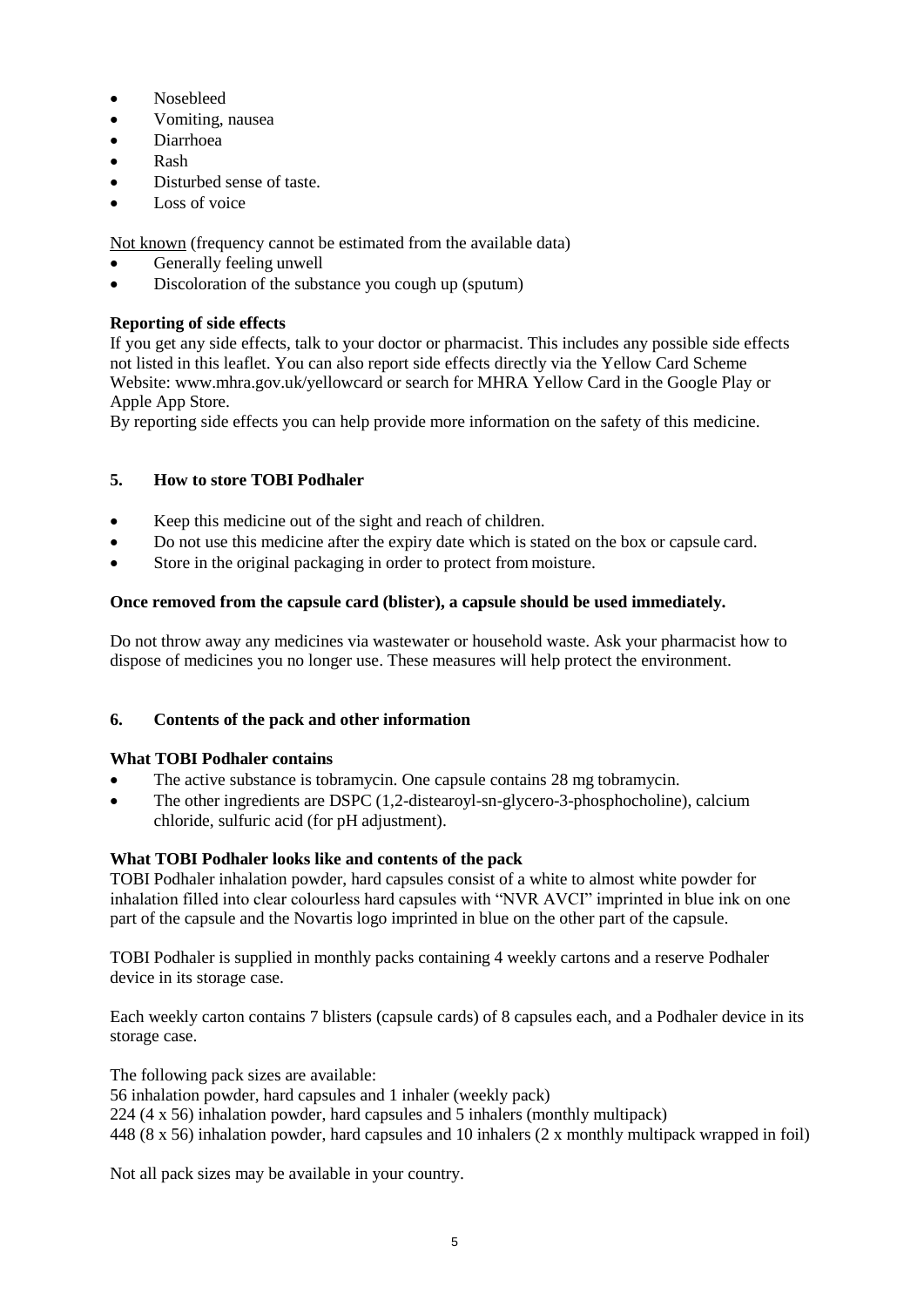### **Marketing Authorisation Holder**

Mylan IRE Healthcare Limited Unit 35/36 Grange Parade, Baldoyle Industrial Estate, Dublin 13 Ireland

### **Manufacturer**

Novartis Pharma GmbH Roonstrasse 25 D-90429 Nuremberg Germany

McDermott Laboratories Ltd T/A Mylan Dublin Respiratory Unit 25, Baldoyle Industrial Estate Grange Road, Baldoyle Dublin 13, D13 N5X2 Ireland

For any information about this medicine, please contact the local representative of the Marketing Authorisation Holder:

#### **België/Belgique/Belgien**  Mylan EPD bvba/sprl

Tél/Tel: +32 2 658 61 00

**България** Майлан ЕООД Тел: +359 2 44 55 400

**Česká republika**  BGP Products s.r.o. Tel: +420 222 004 400

**Danmark** Mylan Denmark ApS Tlf: +45 28 11 69 32

**Deutschland** Mylan Healthcare GmbH Tel: +49 6172 888 01

**Eesti** BGP Products Switzerland GmbH Eesti filiaal  $Tel: + 372 6363 052$ 

**Ελλάδα** BGP ΠΡΟΪΟΝΤΑ Μ.Ε.Π.Ε. Τηλ: +30 210 9891 777

**España** Mylan Pharmaceuticals, S.L. Tel: +34 900 102 712

**France** Mylan Medical SAS **Lietuva** BGP Products UAB Tel: +370 5 205 1288

**Luxembourg/Luxemburg**  Mylan EPD bvba/sprl Tél/Tel: +32 2 658 61 00

#### **Magyarország**  Mylan EPD Kft. Tel: +36 1 465 2100

#### **Malta** VJ Salomone Pharma Tel: +356 21 22 01 74

**Nederland** Mylan Healthcare B.V. Tel: +31 20 426 3300

## **Norge** Mylan Healthcare Norge AS

 $T$ If:  $+47$  66 75 33 00

## **Österreich** Mylan Österreich GmbH Tel: + 43 1 86 390

**Polska** Mylan Healthcare Sp. z o.o. Tel: +48 22 546 6400

**Portugal** BGP Products, Unipessoal, Lda.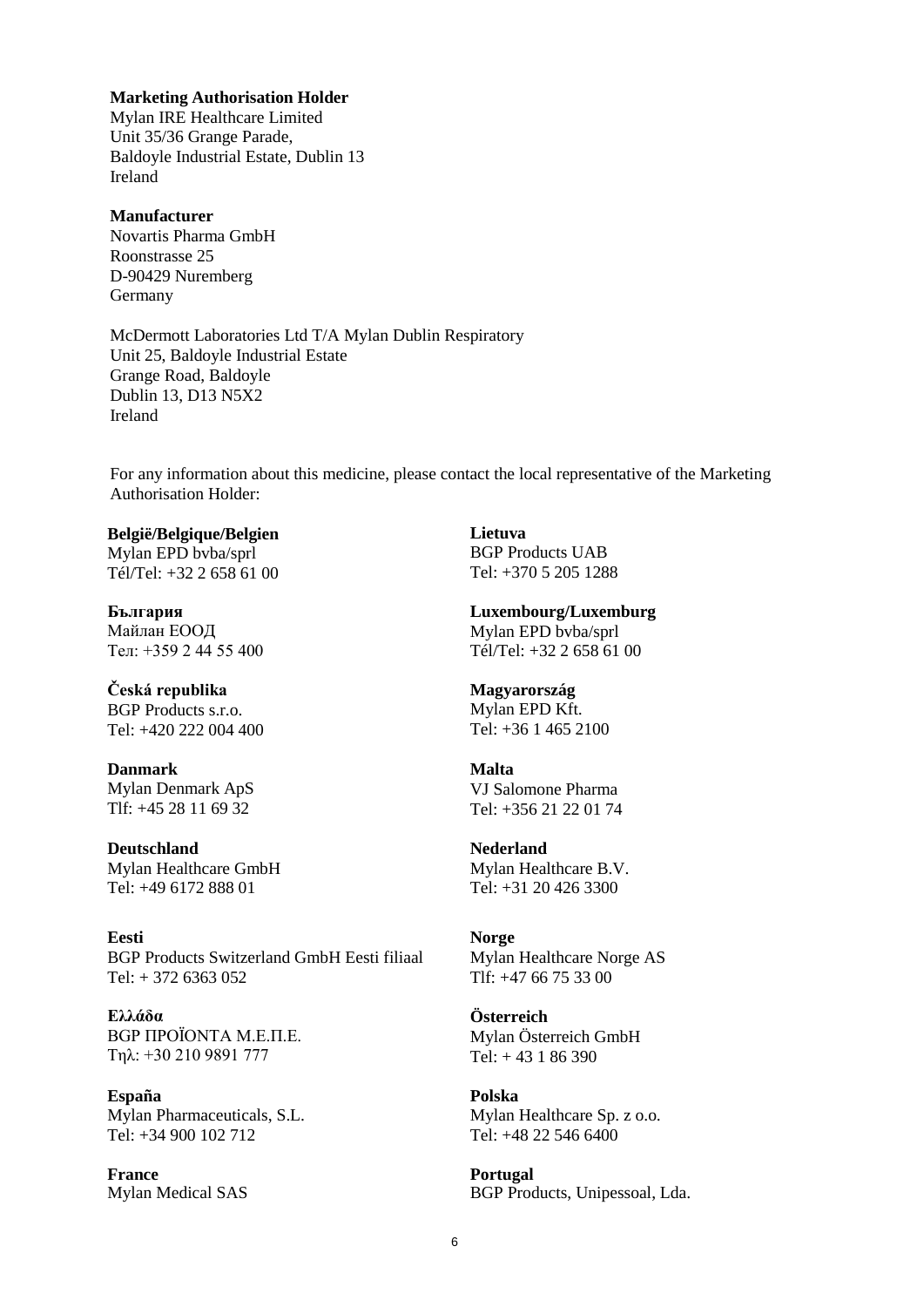Tél: +33 1 56 64 10 70 Tel: + 351 21 412 72 56

**Hrvatska** Mylan Hrvatska d.o.o. Tel: +385 1 235 059 90

**Ireland** Mylan Ireland Limited Tel: +353 87 1694982

**Ísland** Icepharma hf. Sími: + 354 540 8000

**Italia** Mylan Italia SRL Tel: +39 0261246921

**Κύπρος** Bαρνάβας Χατζηπαναγής Λτδ Τηλ.: +357 22 207 700

**Latvija** BGP Products SIA Tālr: +371 676 055 80

### **This leaflet was last revised in 07/2019**

### **Other sources of information**

**România** BGP PRODUCTS SRL Tel.: +40 372 579 000

**Slovenija** Mylan Healthcare d.o.o. Tel: +386 1 23 63 180

**Slovenská republika** BGP Product s. r.o. Tel: +421 2 32 199 100

**Suomi/Finland** Mylan Finland Oy Puh/Tel: +358 20 720 9555

**Sverige** BGP Products AB Tel: +46 8 555 227 07

**United Kingdom**  Mylan Products Ltd. Tel: +44 1707 853000

Detailed information on this medicine is available on the European Medicines Agency web site: [http://www.ema.europa.eu](http://www.ema.europa.eu/)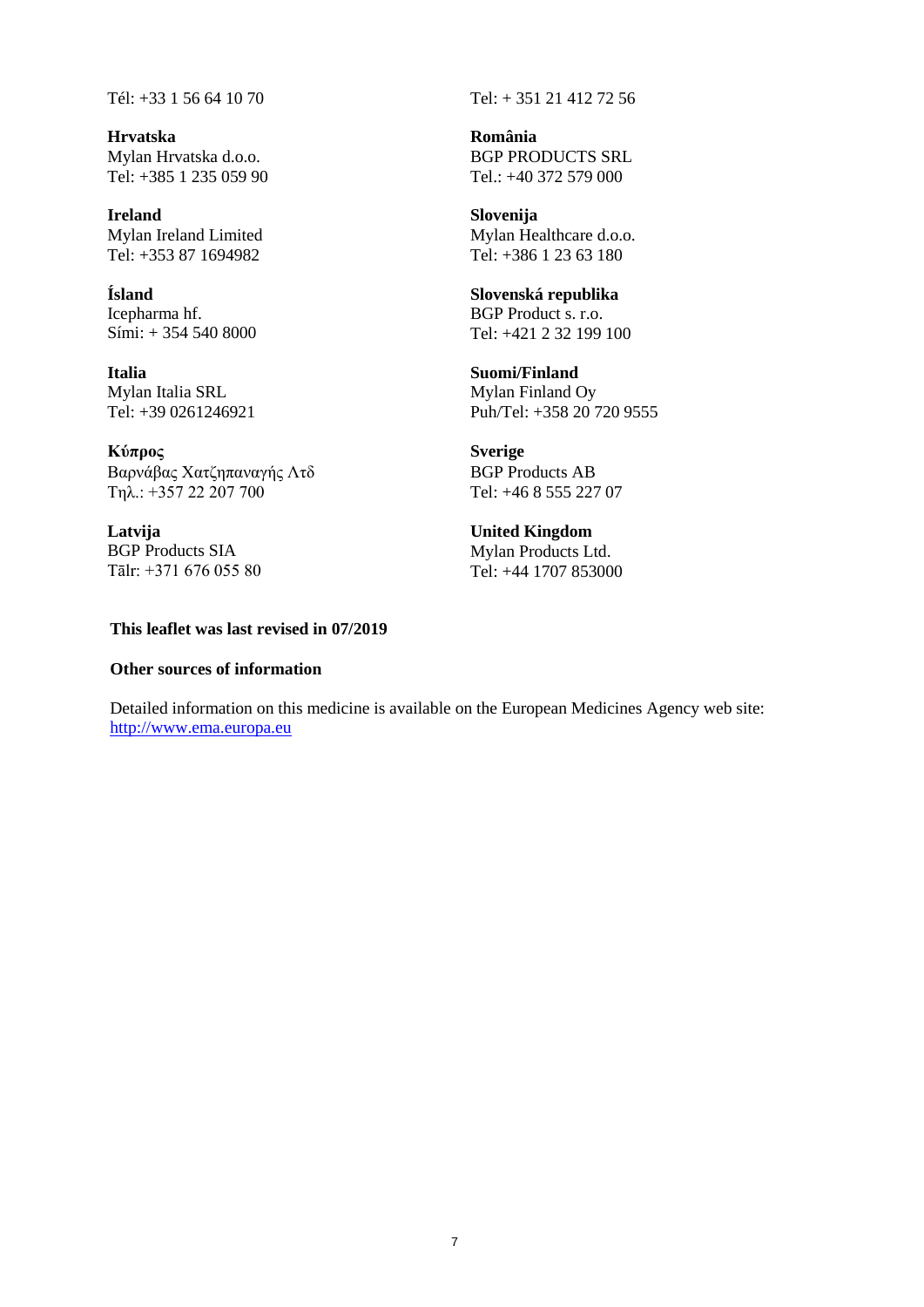# **INSTRUCTIONS FOR USE OF THE PODHALER DEVICE**

Please read the following instructions carefully to learn how to use and care for your Podhaler device.

# **Inside your TOBI Podhaler weekly pack**

Each weekly carton of TOBI Podhaler contains:

- 1 inhaler (the Podhaler device) and its storage case.
- 7 capsule cards (one card for each day of the week).
- Each capsule card contains 8 capsules (corresponding to a daily dose: content of 4 capsules to be inhaled in the morning and content of 4 capsules to be inhaled in the evening).



## **How to inhale your medicine with the Podhaler device**

- **Only use Podhaler device contained in this pack.** Do not use TOBI Podhaler capsules with any other device, and do not use the Podhaler device to take any other medicine.
- When you start a new weekly pack of capsules, use the new Podhaler device that is supplied in the pack. Each Podhaler device is only used for 7 days. Ask your pharmacist how to dispose of medicines and inhalers no longer required.
- **Do not swallow the capsules.** The powder in the capsules isfor you to inhale.
- Always keep the capsules in the capsule card until when you need to use them. Do not take the capsules out of the card in advance.
- Store the Podhaler device in its tightly closed case when not in use.

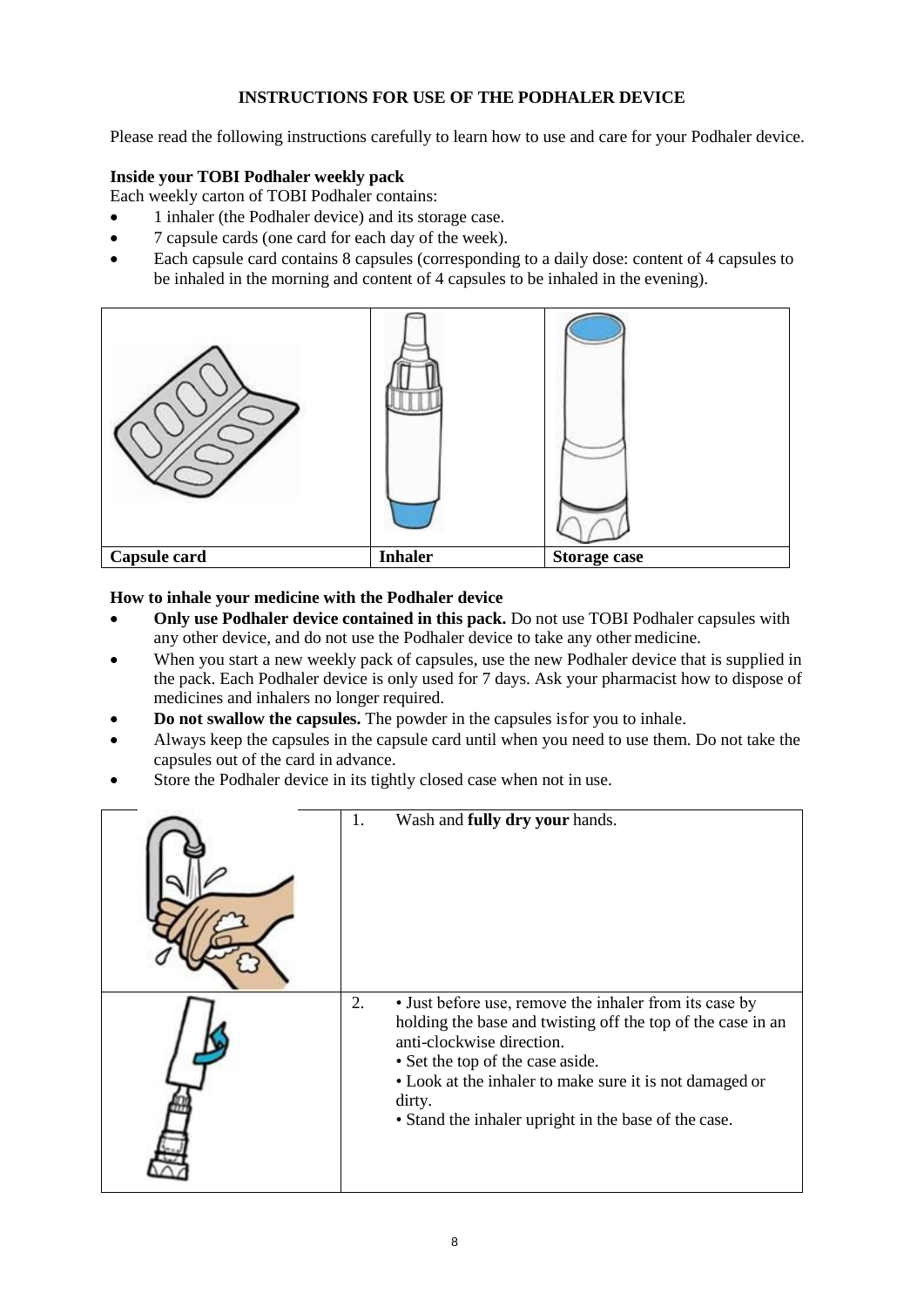|         | 3. | • Hold the body of the inhaler and unscrew the<br>mouthpiece in an anti-clockwise direction.<br>• Set the mouthpiece aside on a clean, dry surface.                         |
|---------|----|-----------------------------------------------------------------------------------------------------------------------------------------------------------------------------|
|         | 4. | Tear along the perforations of the capsule card lengthwise<br>then widthwise, as indicated in pictures (1) and (2).                                                         |
| -181818 | 5. | · Peel back the foil from the capsule card to reveal one<br>capsule only.<br>• Remove the capsule from the card.                                                            |
|         | 6. | • Put the capsule into the inhaler chamber straightaway<br>(1).<br>• Replace the mouthpiece.<br>• Screw the mouthpiece on firmly until it stops. Do not<br>overtighten (2). |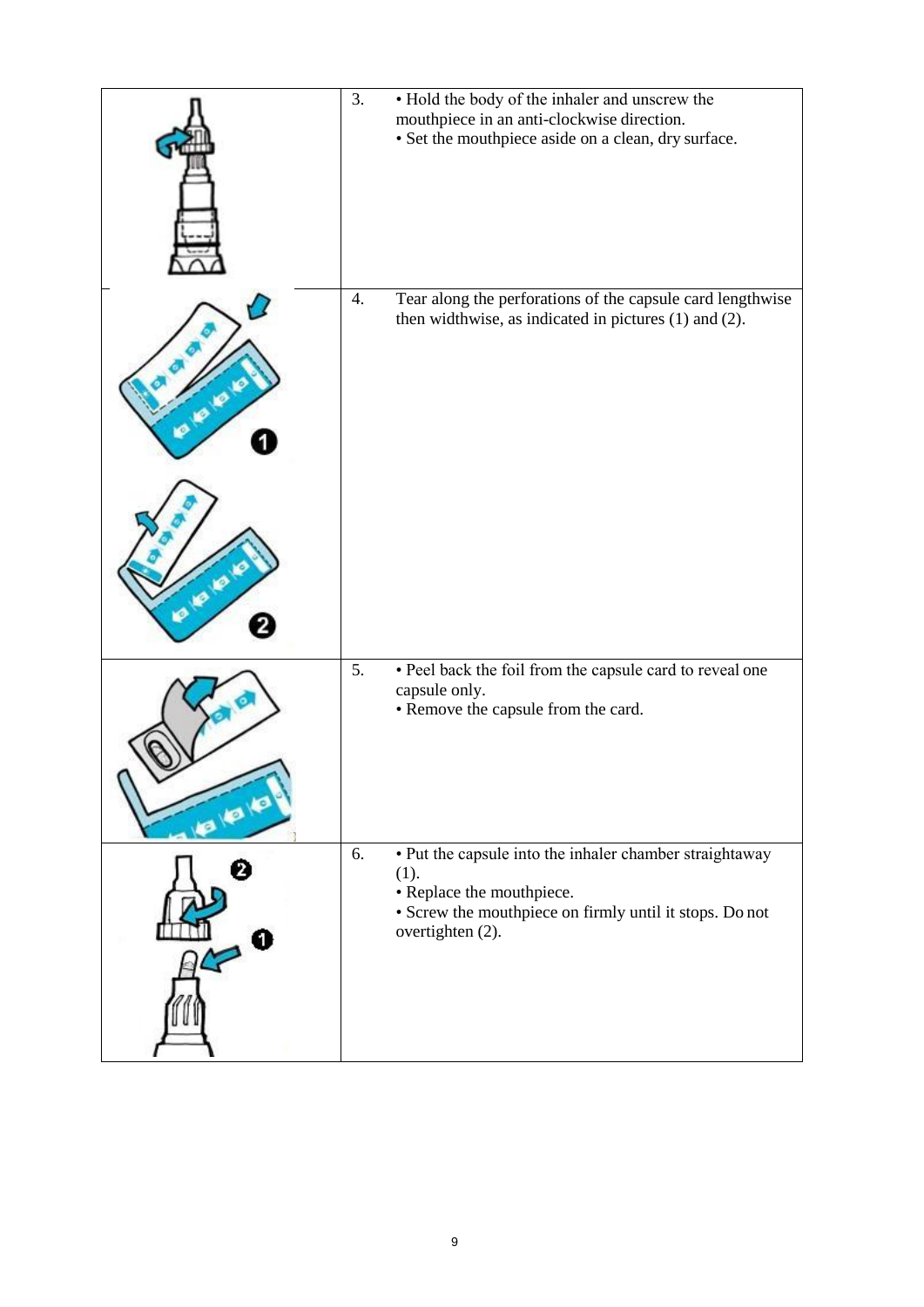| 7.  | • Hold the inhaler with the mouthpiece pointing down<br>• Pierce the capsule by pressing firmly the blue button<br>with your thumb as far as it will go, then release the<br>button.<br>• You are now ready to inhale the capsule in 2 separate<br>breaths (Steps 8 and 9).                                                                                                                    |
|-----|------------------------------------------------------------------------------------------------------------------------------------------------------------------------------------------------------------------------------------------------------------------------------------------------------------------------------------------------------------------------------------------------|
| 8.  | Inhale the capsule $-1st$ breath:<br>Before putting the mouthpiece in your mouth, breathe out<br>fully, away from the inhaler.<br>Place your mouth over the mouthpiece $-$ to make a tight<br>seal.<br>Inhale the powder deeply with a single breath.<br>Remove the inhaler from your mouth, and hold your<br>breath for about 5 seconds.<br>Then breathe out normally, away from the inhaler. |
| 9.  | Inhale the capsule $-2nd$ breath:<br>• Take a few normal breaths away from the inhaler.<br>• When you are ready, take your $2nd$ breath by repeating<br>Step 8, using the same capsule.                                                                                                                                                                                                        |
| 10. | Unscrew mouthpiece $(1)$ and remove the capsule from the<br>chamber $(2)$ .                                                                                                                                                                                                                                                                                                                    |
| 11. | Look at the used capsule. It should appear pierced and<br>empty. If it is empty, discard the capsule.                                                                                                                                                                                                                                                                                          |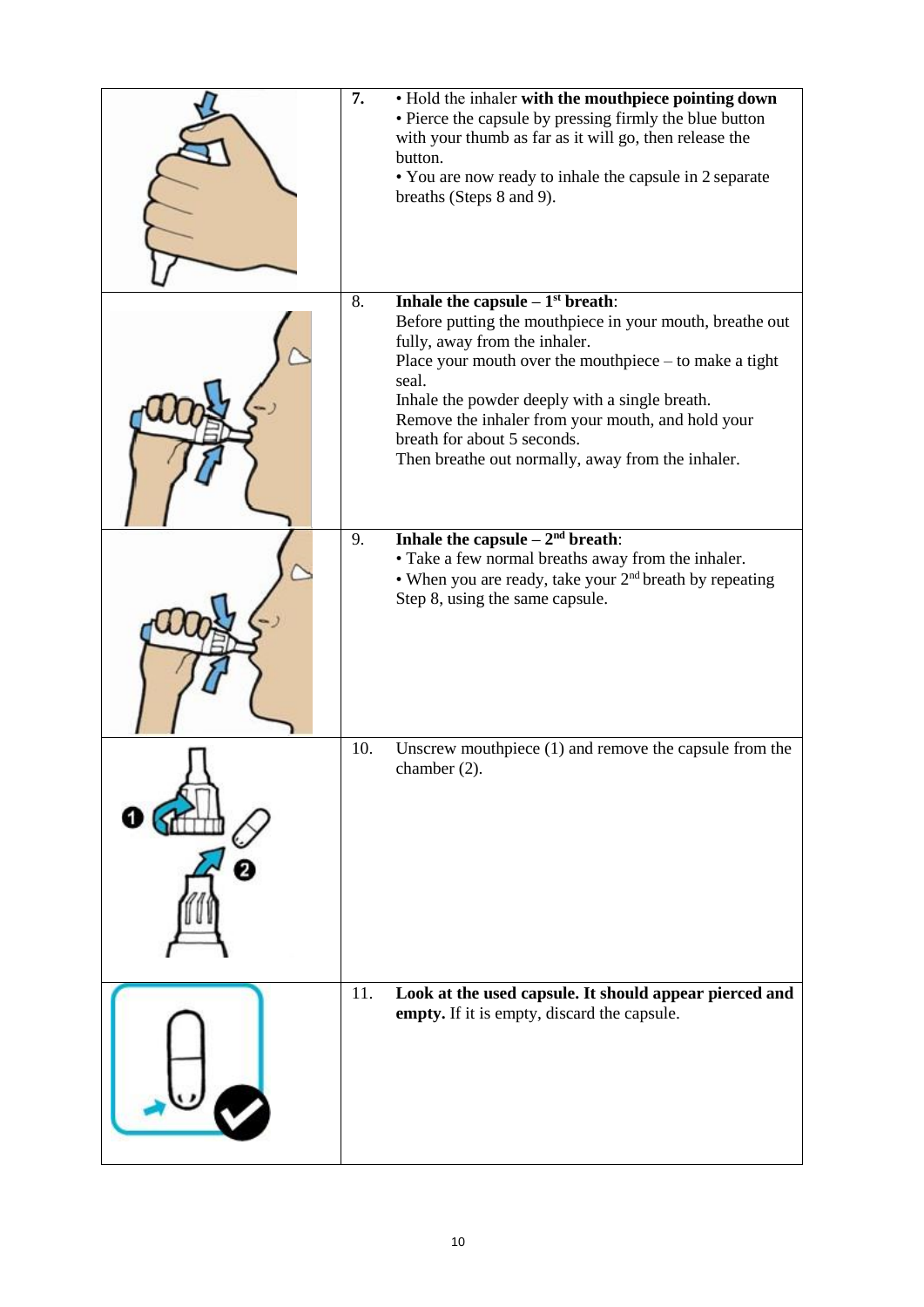| If the capsule is pierced but still contains some powder:<br>• Put the capsule back into the inhaler chamber (step 6).<br>Put the pierced side of the capsule in first.<br>• Replace the mouthpiece and repeat steps 8,9 and 10.                                                                                                    |
|-------------------------------------------------------------------------------------------------------------------------------------------------------------------------------------------------------------------------------------------------------------------------------------------------------------------------------------|
| If the capsule does not look pierced:<br>• Put the capsule back into the inhaler chamber (step 6)<br>• Replace the mouthpiece and repeat Steps 7, 8 and 9.<br>• After this if the capsule is still full and appears not to be<br>pierced, replace the inhaler with the reserve inhaler and<br>repeat Steps 2, 3, 6, 7, 8, 9 and 10. |
| 12.<br>Take the other 3 capsules in the same way.<br>• So for each remaining capsule, repeat steps 5,6, 7, 8, 9,<br>10 and 11.<br>• Discard all the empty capsules.                                                                                                                                                                 |
|                                                                                                                                                                                                                                                                                                                                     |
| • Replace the mouthpiece and screw it on firmly until it<br>13.<br>stops. When the full dose (4 capsules) has been inhaled,<br>wipe mouthpiece with a clean dry cloth.<br>• Do not wash the inhaler with water.                                                                                                                     |
| · Place inhaler back in storage case<br>14.<br>• Twist the top of the case in a clockwise direction until it<br>is closed tighly.                                                                                                                                                                                                   |

# **REMEMBER:**

- For inhalation use only.
- **Do not swallow TOBI Podhaler capsules.**
- **Only use the inhaler contained in this pack.**
- Always keep the TOBI Podhaler capsules in the capsule card. Only remove a capsule just before you are going to use it. Do not store the capsules in the inhaler.
- Always keep the TOBI Podhaler capsules and device in a dry place.